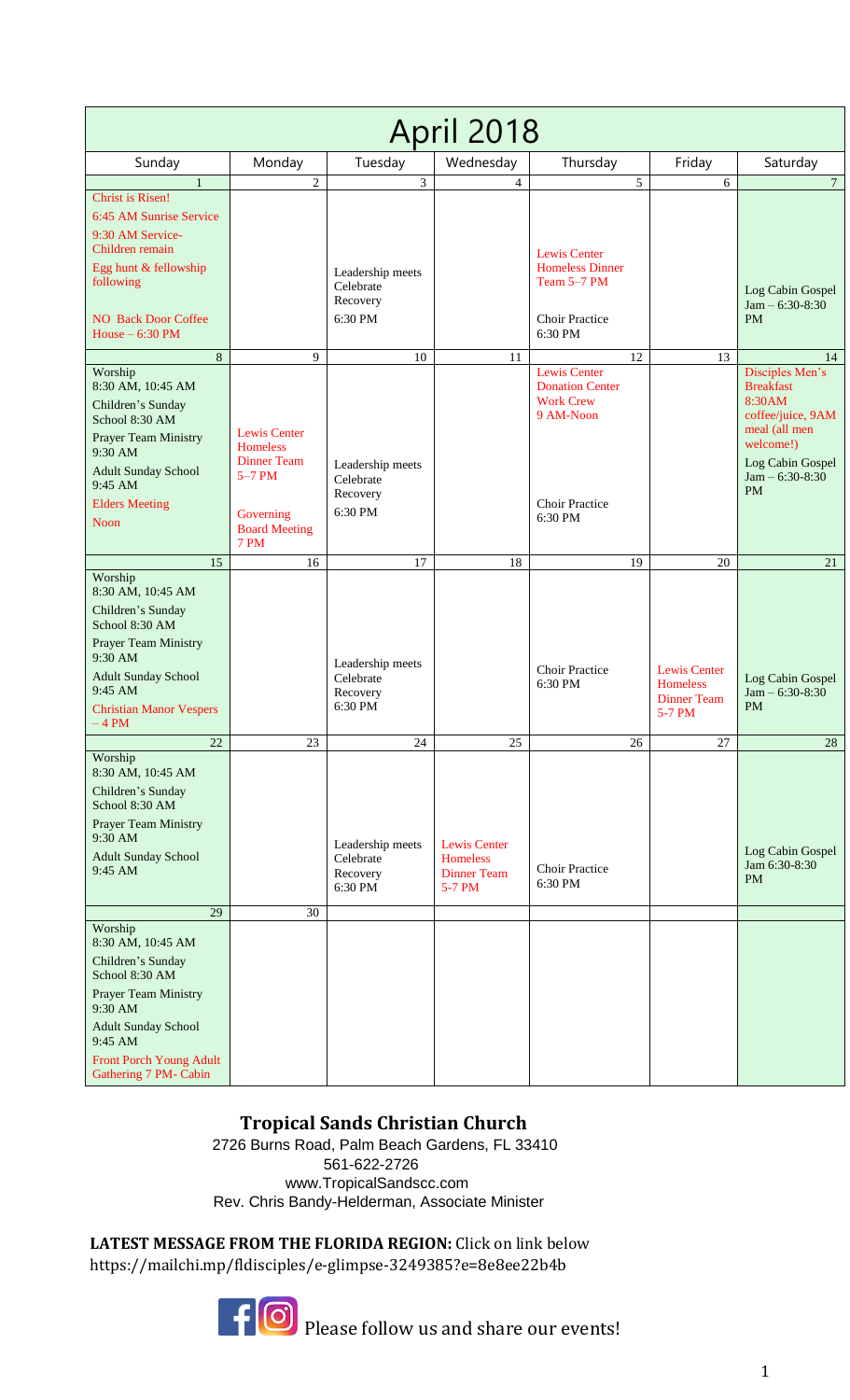

*The Sandpiper* 

## *TROPICAL SANDS CHRISTIAN CHURCH (Disciples of Christ)*



## Friday Update April 13, 2018

### *Our Mission as Disciples of Christ is to profess faith, proclaim hope and practice love. We look forward to worship and fellowship with you on Sunday-*

*Regular Sunday Services: 8:30 AM Contemporary Family Service/Children's Programming & 10:45 AM Traditional Service!*

*Please invite your family and friends to join us any time! - In Christ's love, Pastor Chris*

**April Elders:** Diane & Mickey McCown

## **Mother's Day Brunch Between Services May 13:**

Please join us in celebrating all Moms by staying late and coming early to enjoy a brunch hosted by the Disciple's men following our 8:30 am Service. This is the perfect time to invite your family and friends!



## **Save the Date SPAGHETTI DINNER Friday, May 18!**

Upcoming Spaghetti Dinner and 50/50 Raffle

Invite your family and friends and come join us on Friday, May 18 from 4:00 to 7:30 pm for a delicious Spaghetti Dinner. Dinner tickets and 50/50 raffle tickets will be available after each Sunday service from Sunday, April 15 through Sunday, May 13. Tickets will also be available at the door on Friday, May 18. This fundraiser is targeted to finish paying off the playground fence repair required after Hurricane Irma. Looking forward to seeing you there for eat in or take out! Terri Starr and Diane McCown Disciples Women

#### **Brunch Bunch:**

Brunch Bunch is a nice time of fellowship and potluck that met on Friday mornings once a month. Please speak to Betty Tate or contact her at (561)602-0766 if you are interested in the group starting this connection time again!

**The "Front Porch" gathering is a go!** This is a casual, safe space for great faith conversations, learning and connections- focused for young adults! If you, or someone you know, are post-high school aged through 40-ish and are looking for meaningful, small group discussion, please join us! Pastor Chris is leading this time on Sunday evening the 29th in the cabin at 7pm. The group will discuss how often we will meet. Some short, relevant videos will stir ongoing interesting conversation. Please contact Pastor Chris for more information or questions. This is open to all in our community. Believers, questioners and questioning believers welcome- Spread the word!

#### **Lewis Center Dinner Team:**

We have been blessed to have a donor for an additional dinner meal to be served the second Monday of the month. Café Joshua, through the Lord's Place, will be catering which makes this an even more wonderful community effort to help our homeless neighbors in need. Open dates are on Sign-up sheets on the bulletin board. Please start with one date so everyone has a chance to serve. Make a note if you can do more. Each team is 4-5 including kids! Invite your friends- this is also an awesome way for people to be introduced to TSCC! Contact Pastor Chris for any questions (561) 371-8401.

## **Tithes & Offerings:**

Thank you for your gifts, tithes and offerings which are collected any time in the black boxes in the Sanctuary or safely Online. Thank you for your loose change collected in the container outside the Sanctuary in the Fellowship Hall for the LOVE FUND! This ministry helps to serve acute needs of those in TSCC.